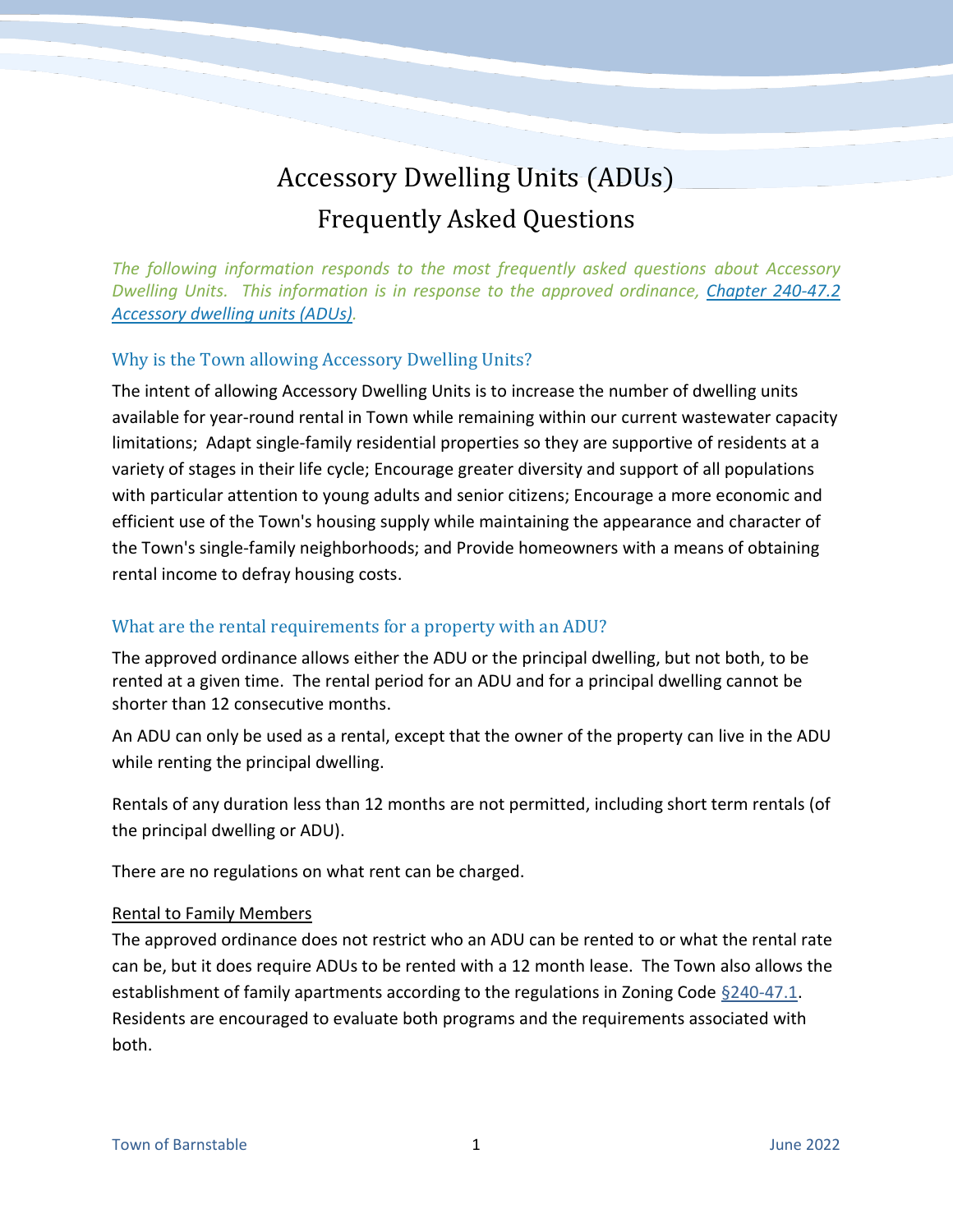#### Is owner occupancy required for an ADU?

"*An ADU shall be used only as a rental, except that the owner of the property may reside in the ADU while renting the principal dwelling. The rental period for an ADU and for a principal dwelling shall not be shorter than 12 consecutive months. Either the principal dwelling or ADU, but not both, may be rented at any given time*."

The ADU ordinance states that either the principal dwelling or the ADU, but not both, may be rented at any given time. The only restriction for the dwelling that is not permitted as an ADU is that it cannot be rented. The dwelling not in use as an ADU can be vacant (as is the case with seasonal dwellings, occupied for only a portion of the year); it does not have to be the property owner's primary residence.

#### How many people can live in an ADU?

The approved ordinance limits occupancy of an ADU to two adults (over 18). Additional adult occupants may be permitted with the grant of a Special Permit from the Zoning Board of Appeals.

Can an ADU be turned into a condominium and sold separate from the principal dwelling? No. The approved ordinance requires the principal dwelling and ADU, and lot on which they are located, to remain in common ownership.

#### What building code requirements are applicable to an ADU?

An ADU is required to be compliant with all Building Code requirements for an independent dwelling unit. Building and occupancy permits are required for all ADUs. There are no minimum square footage requirements for a dwelling.

#### How much does it cost to build an ADU?

The cost of constructing an ADU will align with the market rate for construction materials and labor costs and will be dependent on the configuration of the ADU being constructed.

## Is the number of bedrooms in the principal dwelling and ADU limited by the size of a septic system?

All properties served by Title V Septic Systems are required to comply with the current state and local regulations for maximum number of bedrooms. The total number of bedrooms in the principal dwelling and the ADU cannot exceed the maximum allowed under Title V and local regulations. Only septic systems that are not already at this maximum are permitted to expand. Bedrooms in the principal dwelling could be eliminated in accordance with Title V standards to allow for the creation of an ADU.

Alternative septic systems are only allowed with variances from the Board of Health and Department of Environmental Protection (DEP) and may not allow for an increase of total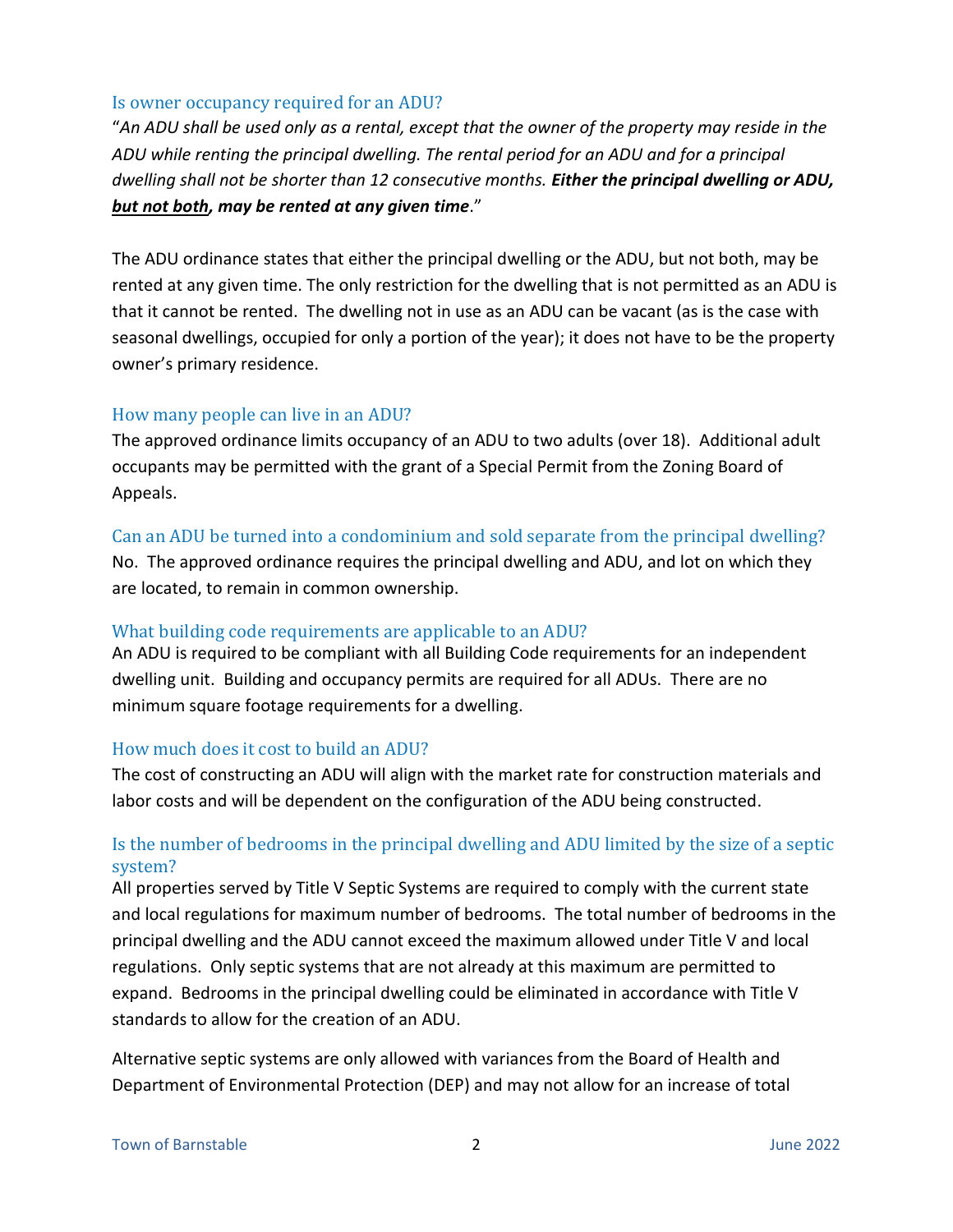number of bedrooms allowed on a property. If the property is served by municipal sewer, the Department of Public Works (DPW) must certify adequate capacity is available to serve the additional unit.

# What are the setback and height requirements for an ADU?

## Setbacks & Lot Size

An ADU is required to comply with all applicable zoning requirements, including but not limited to building height and yard setbacks, for the zoning district in which it is located. The zoning district in which a property is located can be found by checking the Town's [Property Look Up](https://www.townofbarnstable.us/Departments/Assessing/Property_Values/Property-Look-Up.asp) (Details > Owner Information) and then reviewing the bulk requirements applicable to the specific zone in accordance with the Zoning Code [Article III §240](https://ecode360.com/6558188) or by calling the Building Division at 508-862-4038.

## Is there a minimum lot size required to have an ADU?

There is no minimum lot size required to add an ADU; however it should be noted that any new construction is required to comply with setback requirements.

# Does an ADU have size limitations?

#### Size of ADUs

The approved ordinance regulates the size of ADUs in two ways: Number of bedrooms and square footage.

- **The number of bedrooms in an ADU is limited to two. An owner may apply to the** Zoning Board of Appeals for a Special Permit for an ADU with more than two bedrooms. (If the property has a septic system, there must be adequate septic capacity to allow the increase in total bedrooms.)
- The size of an ADU is limited to 900 square feet, or 50% of the habitable floor area of the principal dwelling, whichever is smaller. An owner may apply to the Zoning Board of Appeals for a Special Permit for an ADU with a habitable floor area greater than 900 square feet. Garages, unfinished attics and basements, common entries, porches and decks are not included in floor area calculations.

## How many ADU's are allowed on a lot?

The approved ordinance strictly allows one ADU per lot and prohibits the ability to seek a variance from this limit.

# What permits are required to build an ADU? Do neighbors get notice when a permit application is filed?

The approved ordinance allows ADUs to proceed "by-right" -- with administrative review and a building permit. No neighbor notice or public hearing is required.